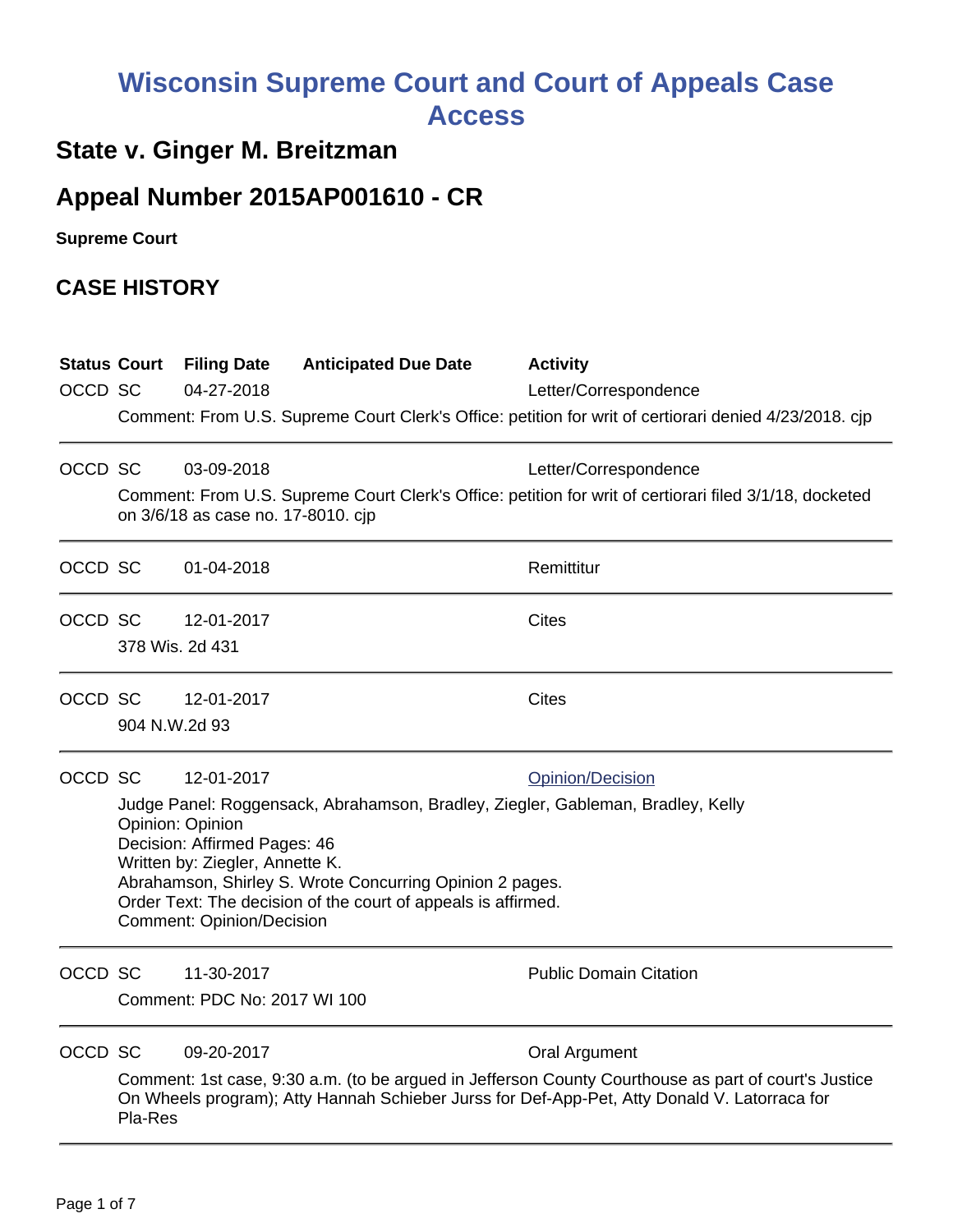OCCD SC 08-16-2017 Letter/Correspondence

Comment: From Clerk's Office notifying counsel of oral argument start time of 9:30 a.m.

| OCCD SC |                                                                                                                                                                                                                                                                                                                                         | 07-28-2017                                                                                                                                                                      | Letter/Correspondence                                                                                                                                                   |  |  |  |
|---------|-----------------------------------------------------------------------------------------------------------------------------------------------------------------------------------------------------------------------------------------------------------------------------------------------------------------------------------------|---------------------------------------------------------------------------------------------------------------------------------------------------------------------------------|-------------------------------------------------------------------------------------------------------------------------------------------------------------------------|--|--|--|
|         |                                                                                                                                                                                                                                                                                                                                         |                                                                                                                                                                                 | Comment: From Clerk's Office to all counsel: oral argument will be heard Sept. 20, 2017 in Jefferson<br>County Courthouse as part of court's Justice On Wheels program. |  |  |  |
| OCCD SC |                                                                                                                                                                                                                                                                                                                                         | 07-13-2017                                                                                                                                                                      | <b>Briefs Received At State Law Library</b>                                                                                                                             |  |  |  |
| OCCD SC |                                                                                                                                                                                                                                                                                                                                         | 06-22-2017                                                                                                                                                                      | Reply Brief-Supreme Court<br><b>Reply Brief-Supreme Court</b>                                                                                                           |  |  |  |
|         |                                                                                                                                                                                                                                                                                                                                         | Filed By: Hannah Jurss                                                                                                                                                          |                                                                                                                                                                         |  |  |  |
| OCCD SC |                                                                                                                                                                                                                                                                                                                                         | 06-19-2017                                                                                                                                                                      | Assigned-Oral Argument                                                                                                                                                  |  |  |  |
| OCCD SC | Motion to Extend Time<br>06-09-2017<br>Filed By: Hannah Jurss<br>Submit Date: 6-12-2017<br>Decision: (G) Grant<br>Decision Date: 6-15-2017<br>ORD that the motion is granted. Defendant-appellant-petitioner's reply brief shall be served and filed on<br>or before June 22, 107.<br>See BR3 event due on 6-22-2017                    |                                                                                                                                                                                 |                                                                                                                                                                         |  |  |  |
| OCCD SC |                                                                                                                                                                                                                                                                                                                                         | 05-26-2017<br>Filed By: Donald Latorraca                                                                                                                                        | Response Brief-Supreme Court<br><b>Response Brief-Supreme Court</b>                                                                                                     |  |  |  |
| OCCD SC | Motion to Extend Time<br>05-18-2017<br>Filed By: Donald Latorraca<br>Submit Date: 5-19-2017<br>Decision: (G) Grant<br>Decision Date: 5-19-2017<br>ORD that the motion is granted. Plaintiff-respndent's response brief shall be served and filed on or<br>before June 2, 2017.<br>See BR2 event due on 6-2-2017<br>Comment: 2nd request |                                                                                                                                                                                 |                                                                                                                                                                         |  |  |  |
| OCCD SC |                                                                                                                                                                                                                                                                                                                                         | 04-19-2017<br>Filed By: Donald Latorraca<br>Submit Date: 4-19-2017<br>Decision: (G) Grant<br>Decision Date: 4-20-2017<br>before May 19, 2017.<br>See BR2 event due on 5-19-2017 | <b>Motion to Extend Time</b><br>ORD that the motion is granted. Plaintiff-respondent's response brief shall be served and filed on or                                   |  |  |  |
| OCCD SC |                                                                                                                                                                                                                                                                                                                                         | 04-12-2017                                                                                                                                                                      | First Brief-Supreme Court                                                                                                                                               |  |  |  |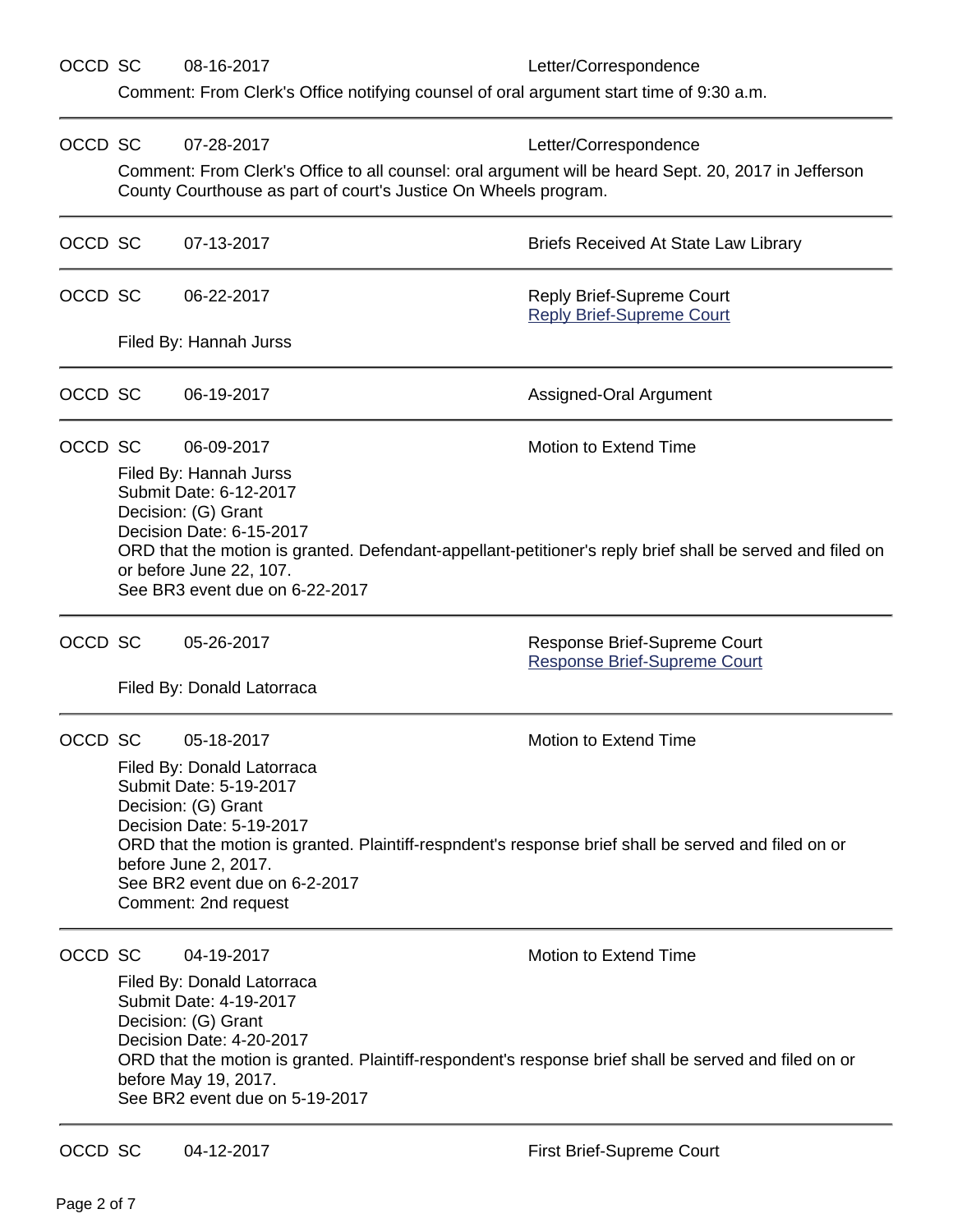#### [First Brief-Supreme Court](https://acefiling.wicourts.gov/document/eFiled/2015AP001610/188920)

Filed By: Hannah Jurss Comment: Appendix to First Brief-Supreme Court

| OCCD SC |                     | 03-13-2017                                                                                                                                                                                                                                     | <b>Caption Amended</b>                                                                                                                           |
|---------|---------------------|------------------------------------------------------------------------------------------------------------------------------------------------------------------------------------------------------------------------------------------------|--------------------------------------------------------------------------------------------------------------------------------------------------|
| OCCD SC |                     | 03-13-2017                                                                                                                                                                                                                                     | <b>Court Changed to Supreme Court</b>                                                                                                            |
| OCCD SC |                     | 01-19-2017<br>Filed By: Donald Latorraca<br>Submit Date: 1-20-2017<br>Decision: (G) Grant<br>Decision Date: 1-23-2017<br>January 30, 2017.<br>Comment: MXT/PRE response                                                                        | <b>Motion for Miscellaneous Relief</b><br>ORD that the motion is granted. Plaintiff-respondent's response shall be served and filed on or before |
| OCCD SC |                     | 01-09-2017<br>ORD that the plaintiff-respondent, State of Wisconsin, is directed to file a response to the petition for<br>review on or before January 23, 2017.                                                                               | <b>Court Order</b>                                                                                                                               |
| OCCD CA |                     | 09-28-2016<br>886 N.W.2d 593                                                                                                                                                                                                                   | <b>Cites</b>                                                                                                                                     |
| OCCD CA |                     | 09-28-2016<br>371 Wis. 2d 760                                                                                                                                                                                                                  | <b>Cites</b>                                                                                                                                     |
| OCCD CA |                     | 09-28-2016                                                                                                                                                                                                                                     | <b>Opinion Ordered Unpublished</b>                                                                                                               |
| OCCD SC | court.              | 09-20-2016                                                                                                                                                                                                                                     | Letter/Correspondence<br>Comment: State advises it opposes petition for review, will not file forman response unless ordered by                  |
| OCCD SC | <b>Comment: SPD</b> | 09-15-2016                                                                                                                                                                                                                                     | Fee Waived                                                                                                                                       |
| OCCD SC |                     | 09-15-2016<br>Filed By: Hannah Jurss<br>Submit Date: 9-20-2016<br>Decision: (G) Grant<br>Decision Date: 3-13-2017<br>ORD PRE granted. Briefs/stmts 30/20/10.<br><b>Motion Response</b><br>Filed By: Donald Latorraca<br>Submit Date: 1-30-2017 | <b>Petition for Review</b>                                                                                                                       |
| OCCD CA |                     | 08-16-2016                                                                                                                                                                                                                                     | Opinion/Decision                                                                                                                                 |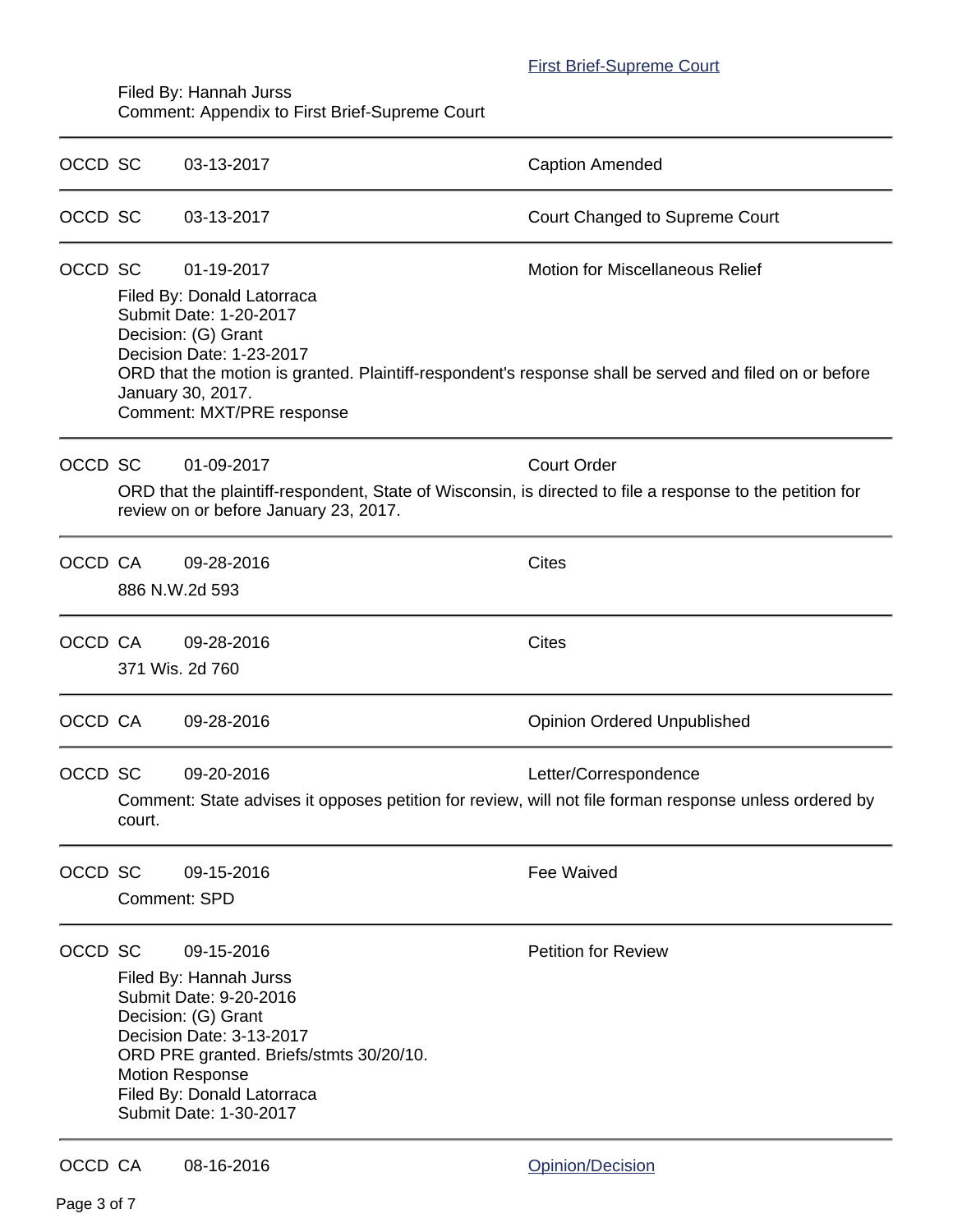Judge Panel: Brennan, Kessler, Curley Opinion: Opinion Decision: Affirmed Pages: 13 Written by: Kessler, Joan F. Order Text: Judgment and order affirmed

| OCCD CA |                                                                                                                                                                                                                                                                                                                      | 05-31-2016                                                                             | <b>Submitted on Briefs</b>                                |  |  |
|---------|----------------------------------------------------------------------------------------------------------------------------------------------------------------------------------------------------------------------------------------------------------------------------------------------------------------------|----------------------------------------------------------------------------------------|-----------------------------------------------------------|--|--|
| OCCD CA |                                                                                                                                                                                                                                                                                                                      | 04-06-2016<br>Comment: Address changed for attorney: 40145 Hannah Schieber Jurss       | Attorney address updated                                  |  |  |
| OCCD CA |                                                                                                                                                                                                                                                                                                                      | 03-28-2016                                                                             | <b>Briefs Received At State Law Library</b>               |  |  |
| OCCD CA |                                                                                                                                                                                                                                                                                                                      | 03-10-2016                                                                             | Record and Briefs Sent to District 1                      |  |  |
| OCCD CA | <b>Comment: BRY</b>                                                                                                                                                                                                                                                                                                  | 03-09-2016                                                                             | Certificate of Filing by Mail                             |  |  |
| OCCD CA |                                                                                                                                                                                                                                                                                                                      | 03-07-2016<br>Filed By: Hannah Jurss                                                   | <b>Reply Brief</b><br><b>Reply Brief</b>                  |  |  |
| OCCD CA |                                                                                                                                                                                                                                                                                                                      | 02-17-2016                                                                             | Brief of Respondent(s)<br><b>Brief of Respondent</b>      |  |  |
|         |                                                                                                                                                                                                                                                                                                                      | Filed By: Donald Latorraca                                                             |                                                           |  |  |
| OCCD CA | Motion to Extend Time<br>01-14-2016<br>Filed By: Donald Latorraca<br>Submit Date: 1-14-2016<br>Decision: (G) Grant<br>Decision Date: 1-19-2016<br>IT IS ORDERED that the deadline for the State to file its respondent's brief in this matter is extended to<br>February 18, 2016.<br>See BRS event due on 2-18-2016 |                                                                                        |                                                           |  |  |
| OCCD CA |                                                                                                                                                                                                                                                                                                                      | 01-14-2016<br>Comment: Withdrew Gregory M. Weber, AAG, added Donald V. Latorraca, AAG. | <b>Attorney Change</b>                                    |  |  |
| OCCD CA | <b>Comment: BAP</b>                                                                                                                                                                                                                                                                                                  | 12-18-2015                                                                             | Certificate of Filing by Mail                             |  |  |
| OCCD CA |                                                                                                                                                                                                                                                                                                                      | 12-17-2015<br>Filed By: Hannah Jurss<br>Comment: Appx to Brief of Appellant(s)         | Brief & Appx of Appellant(s)<br><b>Brief of Appellant</b> |  |  |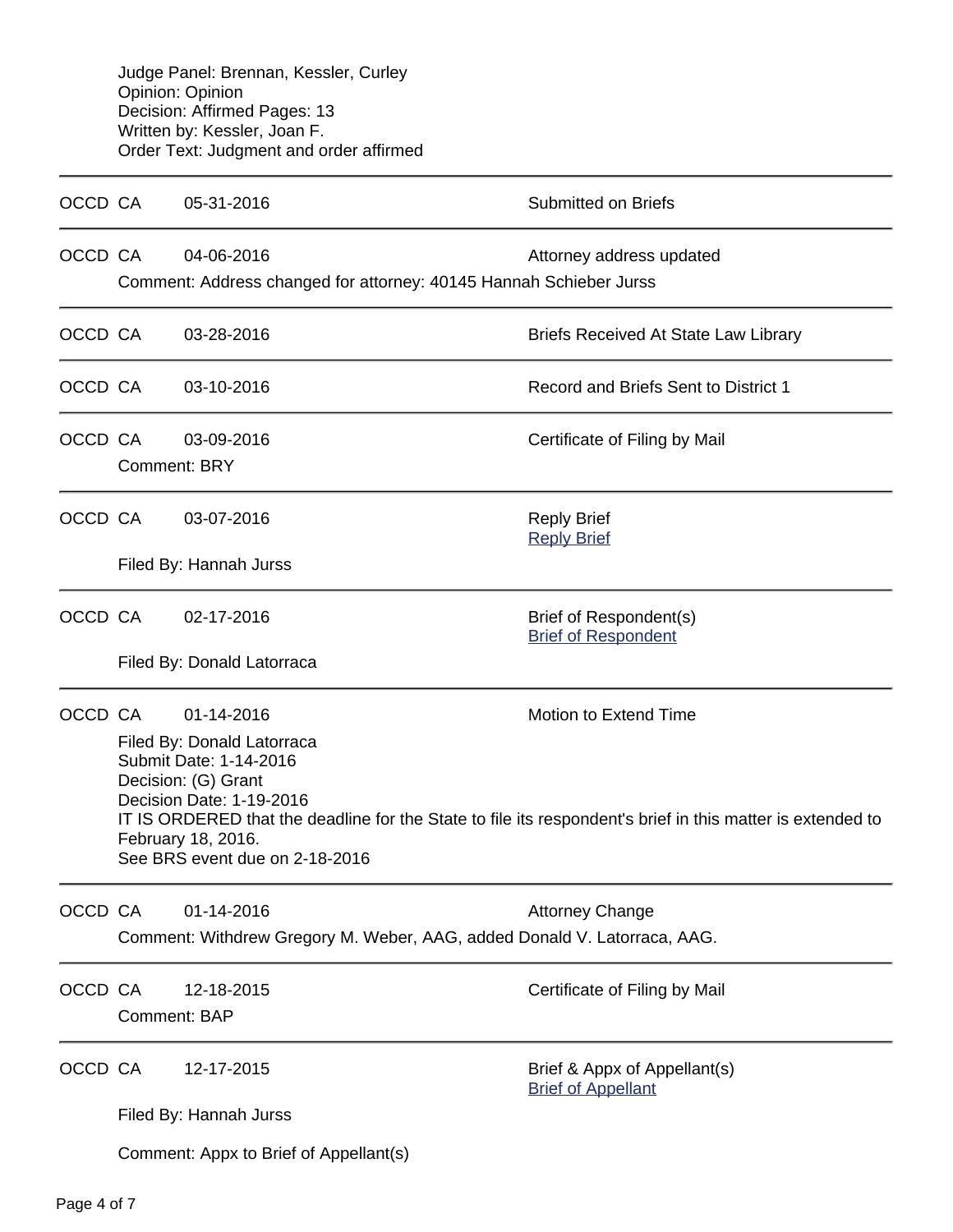| OCCD CA |              | 11-09-2015<br>Comment: 79-13 to 83-4                                                                                                                                                                                                                                                                                                                                                  | Supplement to Record                                                                                                                                                                                                                                                                                                                                   |
|---------|--------------|---------------------------------------------------------------------------------------------------------------------------------------------------------------------------------------------------------------------------------------------------------------------------------------------------------------------------------------------------------------------------------------|--------------------------------------------------------------------------------------------------------------------------------------------------------------------------------------------------------------------------------------------------------------------------------------------------------------------------------------------------------|
| OCCD CA |              | 10-12-2015<br>Filed By: Hannah Jurss<br>Submit Date: 10-28-2015<br>Decision: (G) Grant<br>Decision Date: 10-29-2015<br>the clerk of circuit court shall, within ten days of the date of this order, transmit the above-described<br>items to the clerk of this court by supplemental return. The clerk of circuit court is advised that if an<br>missing documents to Attorney Jurss. | Motion to Correct/Supplement Record<br>IT IS ORDERED that the motion to supplement the record is granted. IT IS FURTHER ORDERED that<br>original document cannot be retrieved, the court will accept true and correct copies of the paper and<br>electronic documents that are acceptable to both parties. The clerk should direct inquiries about any |
| OCCD CA |              | 09-04-2015<br>Comment: 1-12 to 78-4                                                                                                                                                                                                                                                                                                                                                   | Record                                                                                                                                                                                                                                                                                                                                                 |
| OCCD CA |              | 08-20-2015<br>Court Reporter Name: (Roderick, Rose)<br>Comment: DO NOT PURSUE, transcript filed 08/20/15                                                                                                                                                                                                                                                                              | Court Reporter's Statement-Trans.                                                                                                                                                                                                                                                                                                                      |
| OCCD CA |              | 08-17-2015<br>Filed By: Hannah Jurss<br><b>Status: Ordered</b>                                                                                                                                                                                                                                                                                                                        | <b>Statement on Transcript</b>                                                                                                                                                                                                                                                                                                                         |
| OCCD CA |              | 08-07-2015                                                                                                                                                                                                                                                                                                                                                                            | Notif. Sent-Filing of NAP & Ct. Record                                                                                                                                                                                                                                                                                                                 |
| OCCD CA | Comment: SPD | 08-07-2015                                                                                                                                                                                                                                                                                                                                                                            | <b>Fee Waived</b>                                                                                                                                                                                                                                                                                                                                      |
| OCCD CA |              | 08-07-2015                                                                                                                                                                                                                                                                                                                                                                            | Notice of Appeal & Court Record                                                                                                                                                                                                                                                                                                                        |
| OCCD CA |              | 08-07-2015                                                                                                                                                                                                                                                                                                                                                                            | X Transfer                                                                                                                                                                                                                                                                                                                                             |
| OCCD CA |              | 08-03-2015                                                                                                                                                                                                                                                                                                                                                                            | Notice of Appeal filed in Cir. Ct.                                                                                                                                                                                                                                                                                                                     |
| OCCD CA |              | 07-24-2015                                                                                                                                                                                                                                                                                                                                                                            | <b>Order of Circuit Court</b>                                                                                                                                                                                                                                                                                                                          |
| OCCD CA |              | 06-08-2015<br>Filed By: Hannah Jurss<br>Submit Date: 6-8-2015<br>Decision: (G) Grant<br>Decision Date: 6-10-2015                                                                                                                                                                                                                                                                      | <b>MXT</b> to Decide Postconviction Motion                                                                                                                                                                                                                                                                                                             |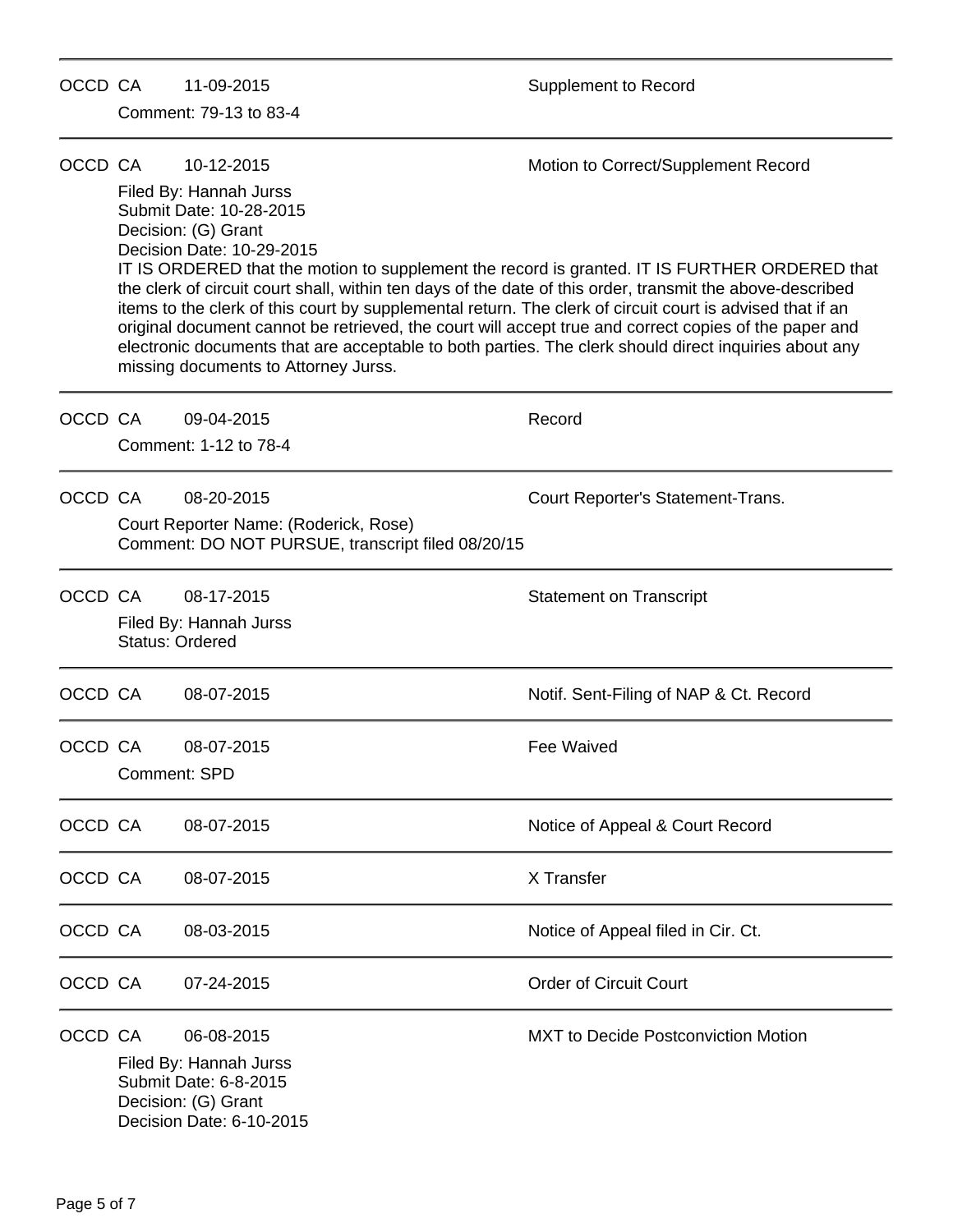IT IS ORDERED that the deadline for deciding the postconviction motion is extended until August 7, 2015. Comment: 2nd

| OCCD CA | June 8, 2015. | 04-07-2015<br>Filed By: Hannah Jurss<br>Submit Date: 4-7-2015<br>Decision: (G) Grant<br>Decision Date: 4-9-2015        | <b>MXT</b> to Decide Postconviction Motion<br>IT IS ORDERED that the deadline for the circuit court to decide the postconviction motion is extended to                                           |
|---------|---------------|------------------------------------------------------------------------------------------------------------------------|--------------------------------------------------------------------------------------------------------------------------------------------------------------------------------------------------|
| OCCD CA |               | 01-26-2015                                                                                                             | <b>MXT</b> to file NAP/PCM                                                                                                                                                                       |
|         | Comment: 8th  | Filed By: Hannah Schieber<br>Submit Date: 1-26-2015<br>Decision: (G) Grant<br>Decision Date: 1-27-2015                 | IT IS ORDERED that the deadline for Breitzman to file a postconviction motion or a notice of appeal is<br>extended through February 6, 2015. See Wis. Stat. Rule 809.82(2)(a) (2011-12).         |
| OCCD CA | Comment: 7th  | 12-09-2014<br>Filed By: Hannah Schieber<br>Submit Date: 12-10-2014<br>Decision: (G) Grant<br>Decision Date: 12-11-2014 | <b>MXT</b> to file NAP/PCM<br>IT IS ORDERED that the time for filing a notice of appeal or postconviction motion is extended to<br>January 23, 2015. See Wis. Stat. Rule 809.82(2)(a) (2011-12). |
| OCCD CA |               | 10-10-2014                                                                                                             | MXT to file NAP/PCM                                                                                                                                                                              |
|         | Comment: 6th  | Filed By: Hannah Schieber<br>Submit Date: 10-13-2014<br>Decision: (G) Grant<br>Decision Date: 10-14-2014               | IT IS ORDERED the deadline for Breitzman to file a postconviction motion or a notice of appeal is<br>extended through 12/09/14. See Wis. Stat. Rule 809.82(2)(a) (2011-12).                      |
| OCCD CA |               | 08-26-2014                                                                                                             | MXT to file NAP/PCM                                                                                                                                                                              |
|         | Comment: 5th  | Filed By: Hannah Schieber<br>Submit Date: 8-26-2014<br>Decision: (G) Grant<br>Decision Date: 8-28-2014                 | IT IS ORDERED that the time for filing a notice of appeal or postconviction motion is extended to<br>October 10, 2014. See Wis. Stat. Rule 809.82(2)(a) (2011-12).                               |

OCCD CA 06-27-2014 MXT to file NAP/PCM

Filed By: Hannah Schieber Submit Date: 6-30-2014